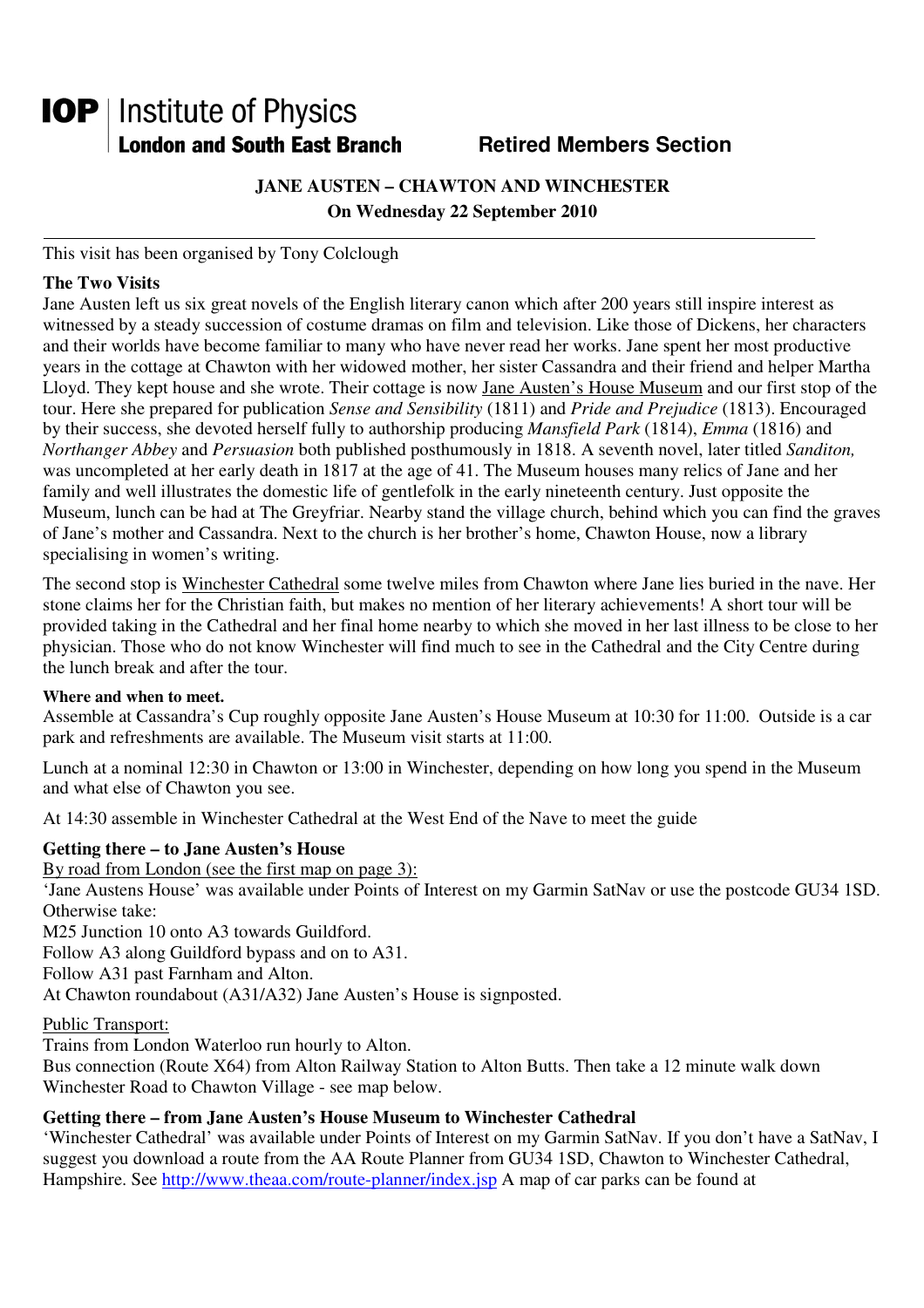http://www.winchester.gov.uk/Documents/Parking/winchestercitycentrecarparksmap.pdf (see the second map on page 3). There are two Park and Ride stations, St Catherine's and Barfield, on the B3404 on the way into the city. Otherwise take the following outline route:

Start on Winchester Road at the Museum and head to the A31/A32 roundabout (0.3 miles). At the roundabout take the 2<sup>nd</sup> exit onto the A31 signposted Winchester. Follow Winchester signs along the A31 for 16 miles, then at roundabout take  $2^{nd}$  exit onto Bar End Road B3404 signposted Winchester, Bar End, B3330. At lights turn right onto Bar End Road B3404 signposted City Centre. At roundabout take 2<sup>nd</sup> exit onto High St B3404.

Look for a public car park and go to the Cathedral on foot.

# **Lunch arrangements**

There are two main possibilities:

(1) Lunch in Chawton at The Greyfriar pub or at Cassandra's Cup. Both are opposite the Museum. And (2) Lunch in Winchester where there are many places to eat. The Queen at 28 Kingsgate St has a car park and is in walking distance of the Cathedral. Also not far from the Cathedral are the Wyckeham Arms at 75 Kingsgate St (01962 853 834), The Old Vine in Great Minster St (01962 854 616) and the Old Gaolhouse, a Wetherspoon pub, in Jewry St (01962 850 095).

# **Timetable**

10:30 for 11:00 Assemble at Cassandra's Cup roughly opposite Jane Austen's House Museum, Chawton.

| 11:00 See Museum and Chawton                                                    |                                    |
|---------------------------------------------------------------------------------|------------------------------------|
| Either:                                                                         | Or:                                |
| 12:30 approx. Lunch at The Greyfriar or Cassandra's                             | 12:30 approx. Travel to Winchester |
| 13:30 approx. Travel to Winchester                                              | 13:30 approx. Lunch in Winchester  |
| 14:30 Assemble at the West End of the Nave in Winchester Cathedral for the tour |                                    |
| 15:45 Tours ends.                                                               |                                    |

# **Cost**

£12.50 per person covering the entry charge to the Museum and the Cathedral tour.

# **Maximum number in group**

25 people.

# **Contacts**

Organiser, Tony Colclough, can be contacted by mobile on the day (07801 698336) and, beforehand, on tonycolclough@tiscali.co.uk . Reinalt Vaughan-Williams' mobile number is 07758 085741.

# **Late arrivals**

Just go to the Museum Reception which is open for the day and explain that you are part of the REMS party.